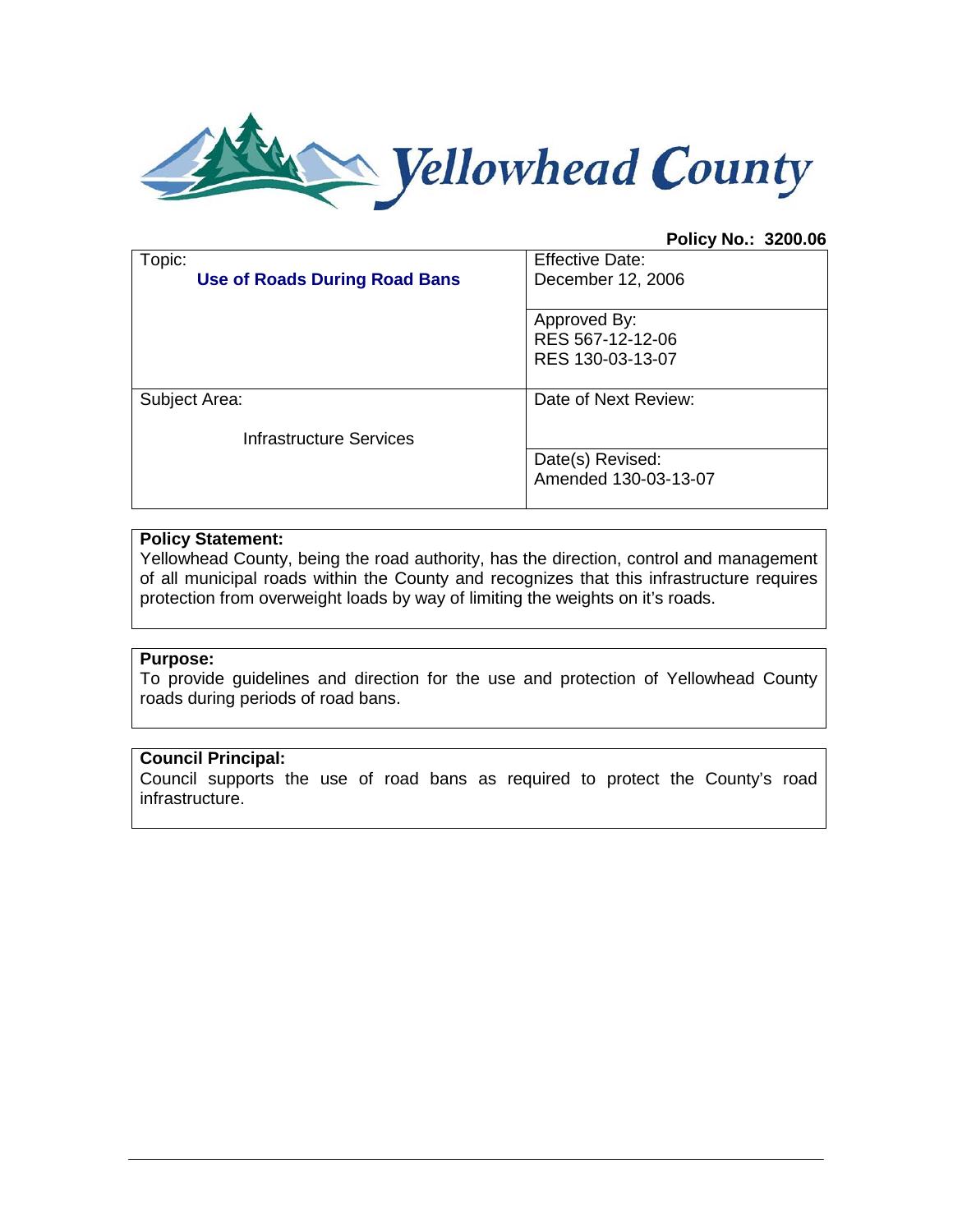#### **Management Guidelines:**

The County will issue road bans at certain times of the year to protect the road infrastructure.

1. Permission/Permits

Any vehicle wishing to operate on a banned road at axle weights exceeding the maximum allowable will be considered overweight and will require a road bond agreement, a bond and a pre inspection prior to obtaining a permit from the County.

### 2. Road Bans

- a. The county is required to protect roads from damage and may restrict the weight upon them by way of a road ban order in the following manner:
	- i. All gravel/dirt roads, (unless specified otherwise), @ 75%
	- ii. All oiled roads, (unless specified otherwise), @ 75%
	- iii. All paved roads as per Alberta Infrastructure and Utilities testing criteria
- b. No vehicle shall exceed the maximum allowable weight for a bridge.
- c. When a road is banned, a temporary or permanent sign indicating the weight restriction shall be posted. Should a vehicle travel on a banned road where a sign was posted, but has been removed, damaged, struck or fallen to the ground, the current road ban order shall remain valid and the vehicle's axle weight must still be in compliance with the road ban order.
- d. Pursuant to the commercial vehicle dimension and weight regulations, the following vehicles are exempt from a road ban:
	- i. A vehicle in respect of which the combined gross weight of all the axles of the vehicle does not exceed 5000 kilograms.
	- ii. A school bus as defined in the Use of Highway and Rules of the Road Regulation
	- iii. A rubber tired farm tractor if it is not pulling a trailer
	- iv. A vehicle crossing the highway
	- v. A vehicle operated by or on behalf of the Government for the purpose of testing pavement strength
	- vi. A vehicle transporting fresh milk and cream, or either of them from the place where the milk or cream is produced
	- vii. A vehicle transporting pregnant mare urine from the place where the urine is produced
- e. If a road ban is in effect, the following commercial vehicles may carry on the axles on the highway up to 90% of the maximum allowable weight permitted for that single axle or axle group:
	- i. A vehicle transporting bread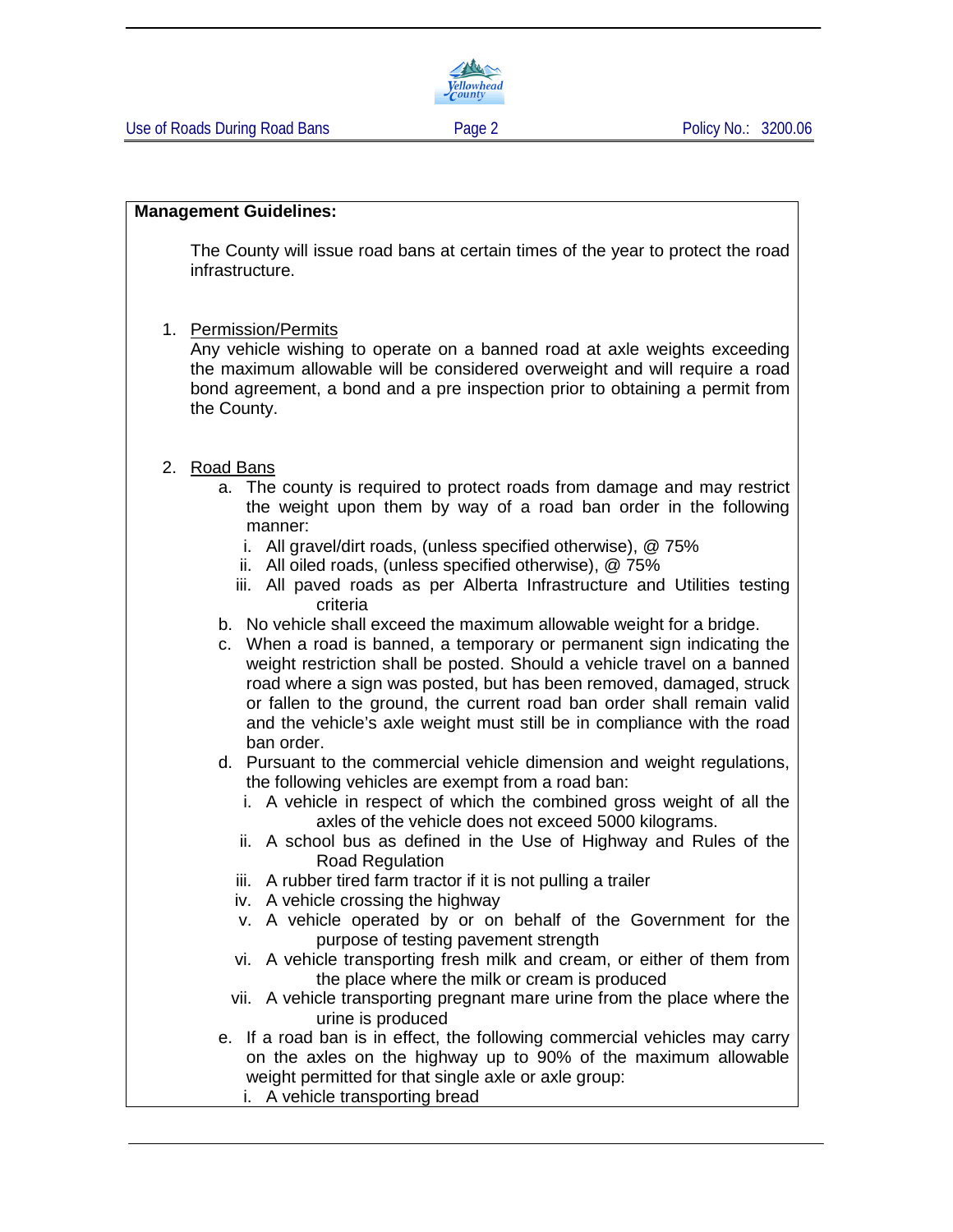

Use of Roads During Road Bans **Page 3** Page 3 Policy No.: 3200.06

- ii. A vehicle transporting mail as defined in the Canada Post Corporation Act
- iii. Heating Fuel
- iv. Fertilizer
- v. A bus, other than a school bus, carrying passengers
- f. If a road ban is in effect, a commercial vehicles transporting drinking water may carry on the axles on the highway up to 80% of the maximum allowable weight permitted for that single axle or axle group.
- g. Road within Industrial subdivisions in Yellowhead County will not be subject to a road ban. 100% of legal axle weight will be permitted on these roads.
- 3. Road Bond Agreement
	- a. Should a situation arise where by an overweight vehicle must travel on a banned road, a person or company may apply to the County for a road bond agreement. The bond holder shall accept full responsibility for all damages to the road and shall post a bond with the County in the amount of \$5,000 per km of road used for a maximum of 4 loads per day or a bond in the amount of \$25,000 per km of road used for over 4 loads per day. The bond shall be in the form of cash, certified cheque or an irrevocable letter of credit.
	- b. A pre and/or post trip inspection may be done by the County. The assessment of the road condition and damages will be based solely on the County's inspection.
	- c. Upon execution of the agreement, receipt of the required bond and a pre trip inspection, a permit allowing the move will be granted to the applicant.
	- d. The County may apply conditions to the permit or take all actions as deemed necessary to preserve the integrity of the road.
	- e. Under the road bond agreement a vehicle may exceed the road ban to a maximum of 100% of legal axle weight, but is still required to utilize the maximum amount of axles or combination of axles allowed on the vehicle or trailers and the axle weights are distributed effectively.
	- f. After the expiration of the road bond agreement the person or company in question shall be refunded the bond amount less any costs assessed for damages to the road(s). A detailed statement of costs shall be included with the refund, if any. Road bond agreements will expire at the end of the road ban season each year.
- 4. Permit Conditions
	- a. The County will not collect a fee for permits.
	- b. The permit is valid for the route/vehicle(s) specified.
	- c. All permits for a single conveyance shall expire at 11:59 pm on the day after the permit is issued unless otherwise stated on the permit.
	- d. The County may apply conditions to these permits as deemed necessary to preserve the integrity of the road.